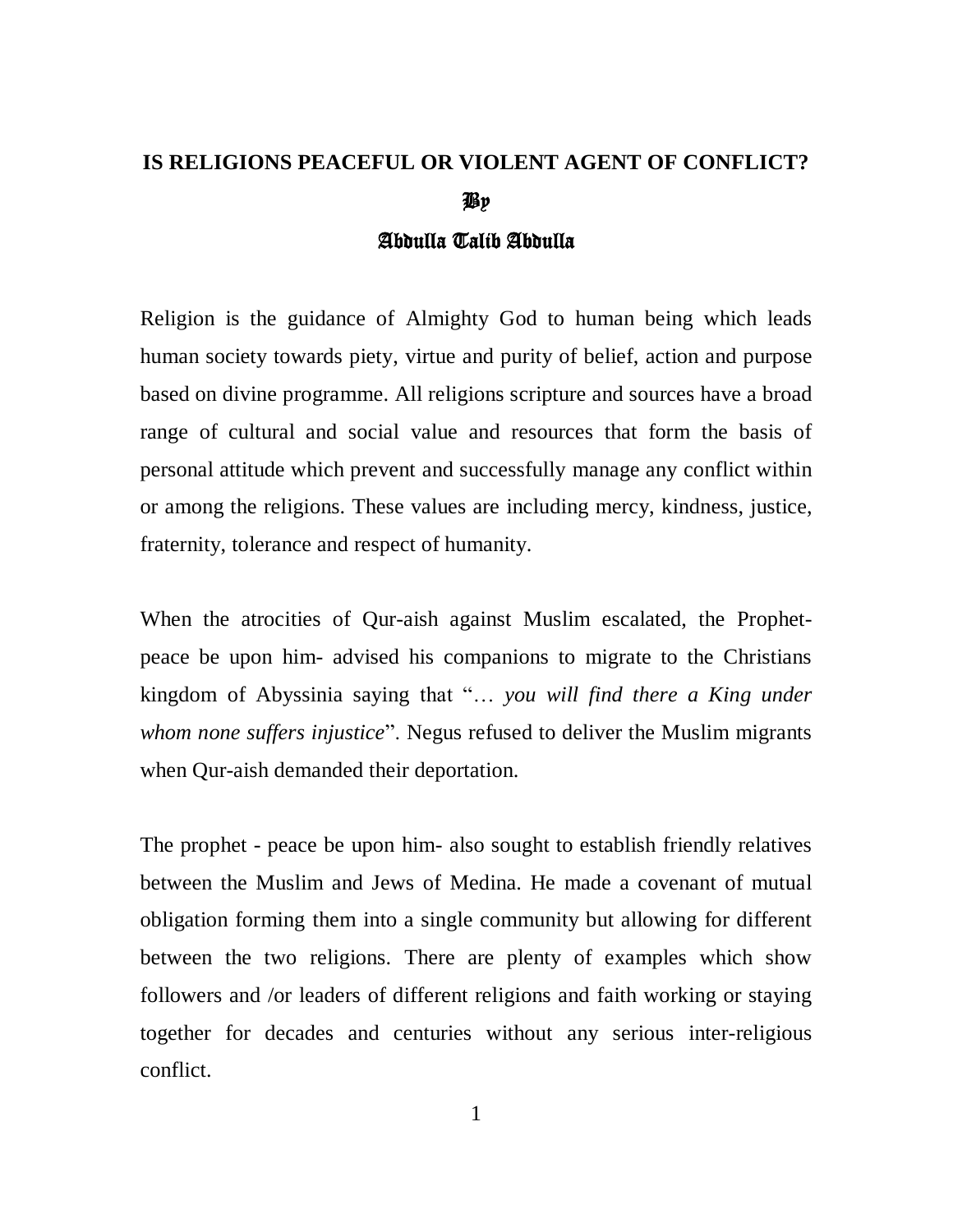Contemporary world has many national and international interfaith bodies, which are apparently have done wonderful tasks in various field including health, humanitarian assistance, politics, peace and so forth. According to Nyerere, *"..Largely political and religious conflicts have been avoided in Tanzania not least because Muslim has set national interest ahead*". This is tolerance which can be effective when each party have knowledge of the other and provide the ground for dialogue in a kindliest manner and mutual respect as explained by the principles and wisdoms of religions.

Muslims throughout the history are aware of the verse number 217 of chapter 2 "…*They will never cease fighting until turn you back from your faith if they can*…" Also, even some Christians claim that Islam come by sword and "*he who came by sword shall perish by sword"* Matthew 26:56, their pious scholars have been emphasizing peace and justice to all human being regardless their religion, gender, age, race and nationality.

The believers of the religions are responsible to god in all aspects of activities of life and obliged to preserve the development efforts according to their capabilities. Thus interpreters and the scholars of individual religions have interpreted and reinterpreted their religious teaching according their interest and the needs of different time. They resulted to have numerous sects in each religion and each one claims to be the true religion or sect. This was resulted by personal or group interests, passion, superstition, blind imitation of creeds and theological formulae adhered to instead of the divine values. Thus bigotry, hatred, prejudice, mistrust, strife and rivalry prevail